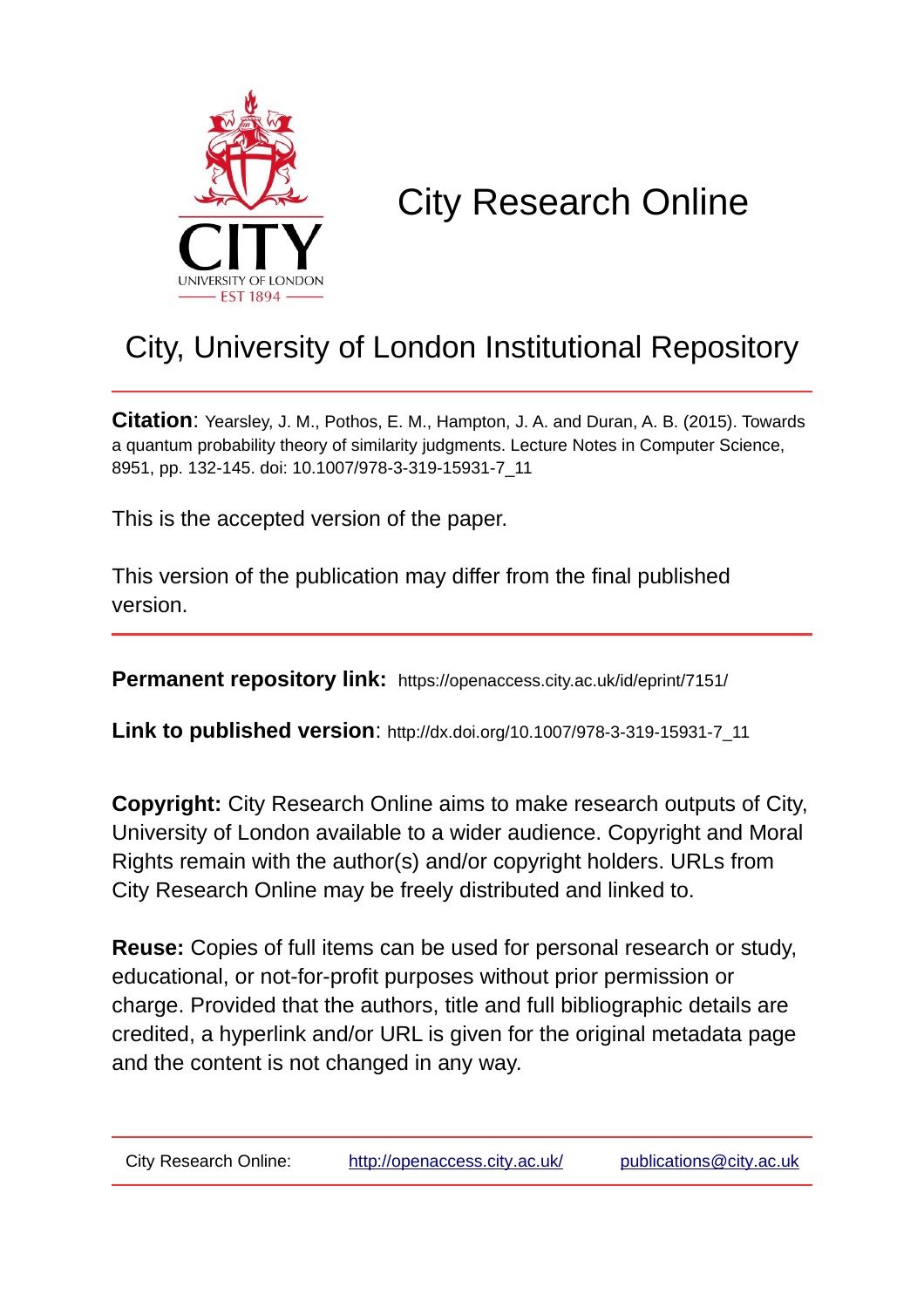# **Towards a Quantum Probability Theory of Similarity Judgments**

James M. Yearsley<sup>( $\boxtimes$ )</sup>, Emmanuel M. Pothos, James A. Hampton, and Albert Barque Duran

> Department of Psychology, City University London, London EC1V 0HB, UK james.yearsley.1@city.ac.uk

**Abstract.** We review recent progress in understanding similarity judgments in cognition by means of quantum probability theory (QP) models. We begin by outlining some features of similarity judgments that have proven difficult to model by traditional approaches. We then briefly present a model of similarity judgments based on QP, and show how it can solve many of the problems faced by traditional approaches. Finally we look at some areas where the quantum model is currently less satisfactory, and discuss some open questions and areas for further work.

## **1 Introduction**

#### **1.1 Background**

The study of similarity judgments is central to many branches of psychology (e.g. Goldstone [1994;](#page-14-0) Pothos [2005\)](#page-14-1), and this is one reason why the various attempts to formalize similarity judgments have received much attention and debate (see e.g. Goodman [1972](#page-14-2)). Another reason is that similarity is often assumed to correspond to some kind of measure of the 'distance' between concepts in psychological space. Any proposed similarity measure based on this concept must obey various restrictions arising from the fact that (dis-)similarity functions as a metric on psychological space. For this reason models of similarity lend themselves particularly well to empirical refutation, and this feature alone may explain some of the popularity of this subject.

The classic demonstration of the failure of similarity judgments to respect the restrictions one would expect of a metric is due to Tversky [\(1977\)](#page-14-3). Two of the empirical features of similarity judgments that Tversky reported are particularly striking: The first is a lack of symmetry in certain similarity judgments, whilst the second, dubbed the diagnosticity effect, is a particular type of contextuality. We outline both effects below.

#### **1.2 Asymmetry**

A similarity judgment is often a directional comparison of one stimulus with another; for example, how similar is A to B? Directionality can arise from the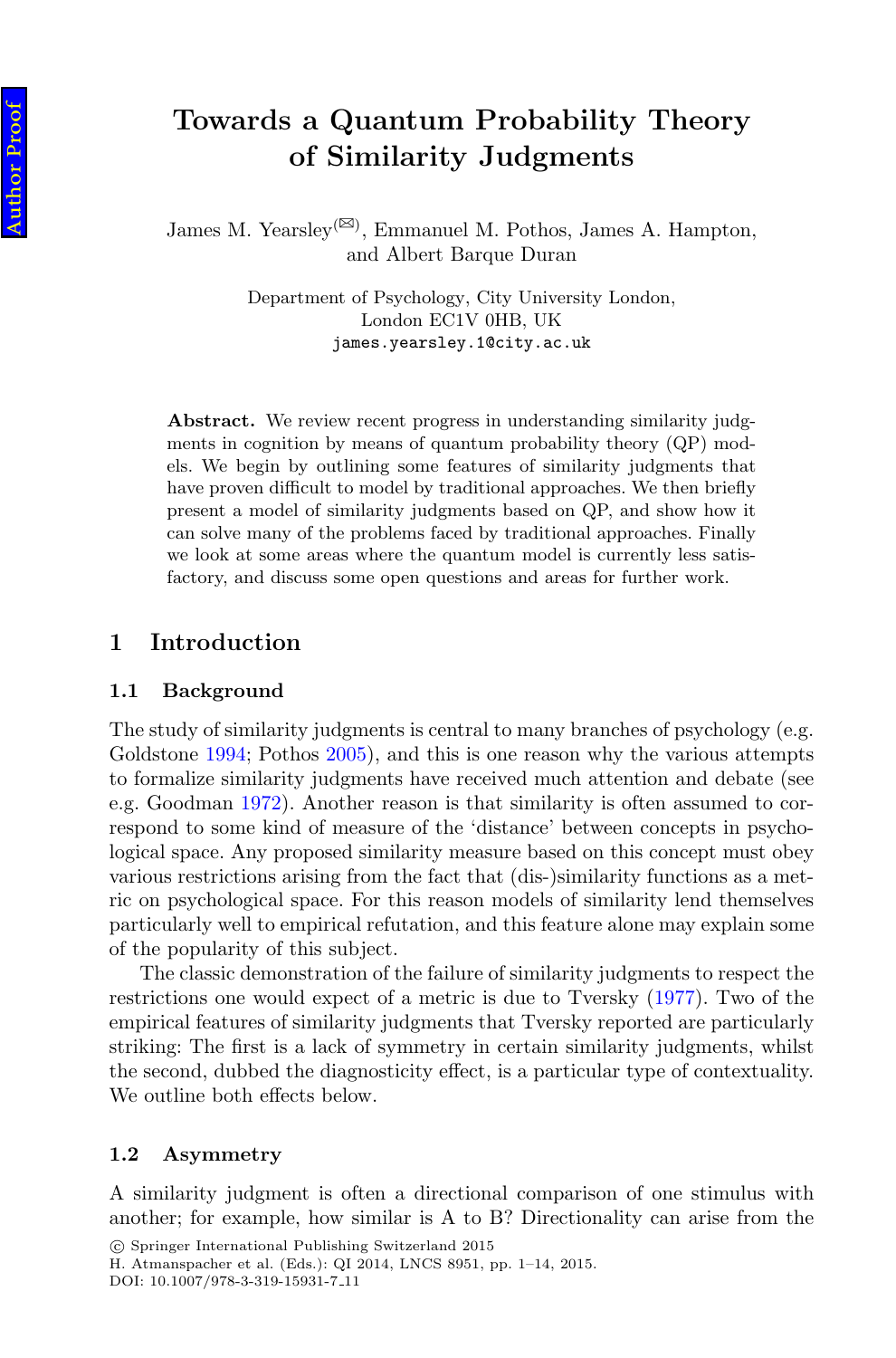syntax of the similarity comparison, when it is linguistically framed, but it is often a simple consequence of the fact that the relevant stimuli cannot be simultaneously presented. In the latter case, the temporal ordering of the stimuli imposes directionality structure in the similarity comparison. Whenever there is directionality in a similarity comparison, there is a potential for asymmetry.

Tversky [\(1977](#page-14-3)) asked participants to indicate their preference for one of two statements, e.g., '(North) Korea is similar to (Red) China' vs. 'China is similar to Korea'. Most participants preferred the former to the latter statement (this demonstration involved several other pairs of counties and was generalized to other kinds of stimuli). An important insight into why such asymmetries arise relates to an understanding of the similarity process as an interpretative one. Tversky's [\(1977\)](#page-14-3) participants would know far less about Korea than China. Therefore, asserting that Korea is similar to China is like a process of attempting to understand the more limited representation of Korea in terms of the more extensive representation for China. China is like a cognitive reference point (cf. Rosch [1975](#page-14-4)) and the statement 'Korea is similar to China' can be considered as more informative or providing more potential for new inferences regarding Korea, on the basis of the more extensive knowledge about China (cf. Bowdle and Medin [2001](#page-13-0)). An important objective in providing a formal model of similarity asymmetries is exactly to understand how ideas like cognitive reference points or information flow may be modelled.

Most researchers accept Tversky's [\(1977\)](#page-14-3) claim that the asymmetry in similarity judgments in the Korea, China example arises because of differences in the extent of knowledge between the two stimuli. But, asymmetries in similarity judgments can also arise in other ways. For example, Polk et al. [\(2002\)](#page-14-5) identified asymmetries based on just differences in the frequency of occurrence of one of the compared stimuli (the highest similarity was observed when comparing the low frequency stimulus with the higher frequency one). Also, Rosch [\(1975](#page-14-4)) discussed asymmetries arising when comparing a less prototypical stimulus with a more prototypical one (similarity in this direction higher, than in the reverse direction). It is possible that some such asymmetries can be explained in the same way as asymmetries arising from differences in the amount of knowledge, since we may have more knowledge (in the form of a greater number of associations) for more prototypical stimuli. However, there may be other asymmetries which arise from purely perceptual properties and, in such cases, an approach based on extent of knowledge is inadequate.

It should hardly need mentioned that asymmetries are extremely difficult to reconcile with the idea of similarity-as-distance. Indeed symmetry is one of the basic assumptions of any metric function. It is however possible to modify the similarity measure to explicitly include terms that break the symmetry of similarity judgments, but these modifications have to be included by hand and are thus rather unsatisfactory. What would be preferable is some mechanism that can produce asymmetries in some circumstances in in a more natural way. We will see below that the QP approach provides such a mechanism.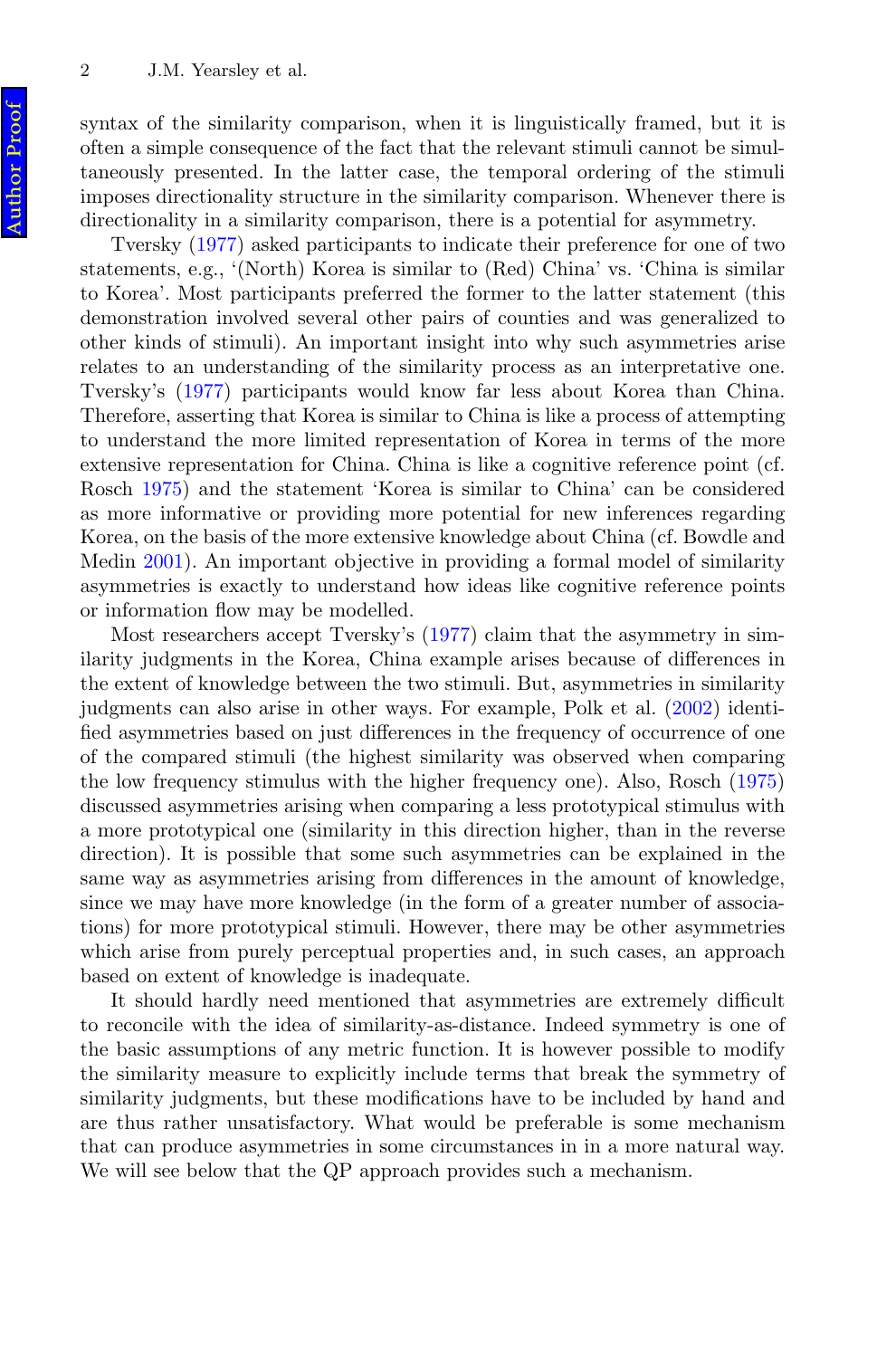#### **1.3 Diagnosticity**

Another of Tversky's [\(1977](#page-14-3)) seminal proposals is that of the diagnosticity effect. In a typical trial, participants were asked to identify the country most similar to Austria, from a set of alternatives including Hungary, Poland, and Sweden. Participants typically selected Sweden. However, when the alternatives were Hungary, Sweden, Norway, participants typically selected Hungary. Thus, the same similarity relation (e.g., the similarity between Sweden and Austria vs. Hungary and Austria) appears to depend on which other stimuli are immediately relevant, showing that the process of establishing a similarity judgment may depend on the presence of other stimuli, not directly involved in the judgment.

Analogous context effects also appear in decision making. Consider a choice between two options. According to the so-called similarity effect, introducing an option which is equally attractive to one of the existing ones leads to an increase in the probability of the dissimilar option (e.g., Trueblood et al., in press). The diagnosticity effect has been harder to replicate, even though Tversky [\(1977\)](#page-14-3) did report alternative demonstrations, based on variations of the stimuli. His explanation was that the diagnosticity effect arises from the grouping of some of the options. For example, when Hungary and Poland are both included, their high similarity makes participants spontaneously code them with their obvious common feature (Eastern Europe), which, in turn, increases the similarity of the other two options, through the absence of this common feature (Austria and Sweden would become similar because they are neither in Eastern Europe, rather they are in Western Europe).

As with the case of asymmetries, the diagnosticity effect is difficult to square with the notion of similarity as a distance measure on psychological space. Note however that unlike asymmetries, the diagnosticity effect has proven hard to replicate. This may indicate either that the effect is fragile, or perhaps even that it is not a genuine effect but rather an artefact of the particular set up used by Tversky. We will return to this issue below.

#### **1.4 Discussion**

We have discussed two specific empirical challenges to the idea the similarity judgments can be thought of as measuring distance in some psychological space. Of course, there is nothing particularly surprising about this. It is highly improbable that information about concepts is stored and processed in the brain in a way that can be faithfully mapped onto a Euclidean 'concept space.' Thus by the same token it should hardly be surprising if similarity judgments between some concepts resist embedding in such a concept space. Nevertheless such models have proven surprisingly popular, perhaps in part because they provide a lucid account of the cognitive process that leads to a particular similarity judgment. That is, although the work of Tversky [\(1977](#page-14-3)) casts doubt on the adequacy of the concept of similarity-as-distance to provide an empirical description of similarity judgments, at least some of the reason for the popularity of the idea is due to the fact it provides a very compelling description of the process of these judgments.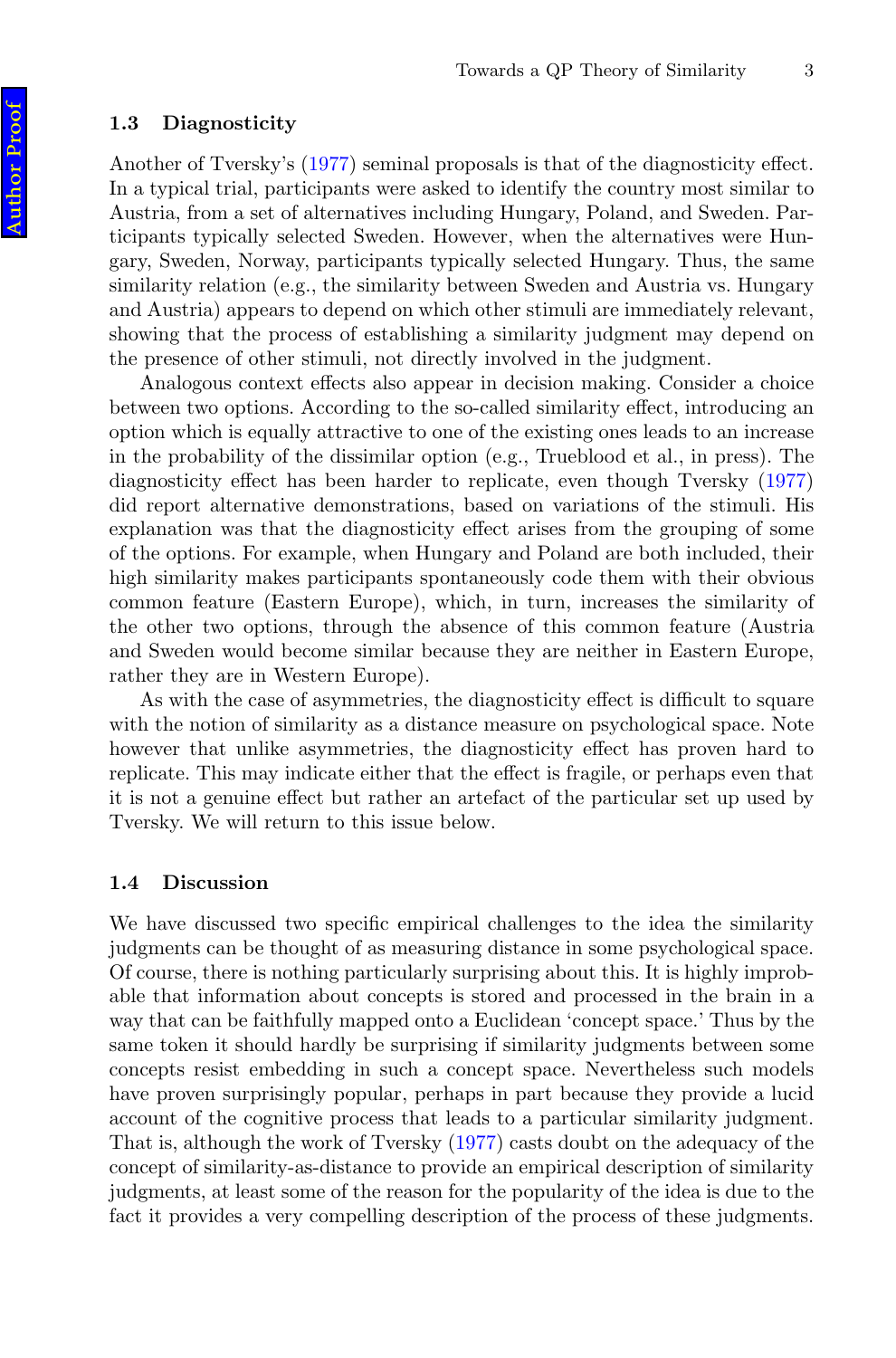One of the challenges for any alternative theory of similarity judgments is to provide a similarly compelling account of how these judgments arise from simple computations in some appropriate psychological space. We will see that the QP approach, although possessing some attractive features, still has room for improvement.

#### **2 The Quantum Model of Similarity Judgments**

In this section we will present an alternative model for similarity judgments based on Quantum Probability theory (QP). The use of QP for modelling these types of judgments follows on from a number of recent attempts to describe various phenomena in psychology, and the social sciences more generally, using nonclassical models of probability. In brief, there is some consensus that certain types of probabilistic reasoning, in situations where there is not just uncertainty but also a form of incompatibility between the available options (see e.g. Busemeyer et al. [2011](#page-14-6)), may be better modelled using QP than by classical probabilities theories such as Bayseian models. For examples and a more detailed justification of the use of QP in this context see e.g. Aerts and Gabora [\(2005](#page-13-1)), Atmanspacher et al. [\(2006\)](#page-13-2), Busemeyer and Bruza [\(2011](#page-14-7)), Khrennikov [\(2010\)](#page-14-8).

Our discussion of the QP model follows closely the account given in Pothos et al. [\(2013](#page-14-9)). We will begin with a concise account of the main features of the quantum similarity model. We will then consider some of the details of the model in more depth.

#### **2.1 Outline of the Model**

The basic ingredient in our quantum model is a complex vector space  $H$  (strictly a Hilbert space), representing the space of possible thoughts, which may be partitioned into (vector) subspaces,  $H_i$ , each of which represents a particular concept. The subspace corresponding to concept A may be associated with a projection operator  $P_A$ . The set of subspaces relevant to a particular set of similarity judgments need not be disjoint or complete, so that a particular thought may be associated with more than one concept. Although a realistic psychological space may have very high dimensionality, the important features can often be captured by a model with a much smaller effective concept space.

The knowledge state is given by a density operator,  $\rho$  on H. It corresponds, broadly speaking, to whatever a person is thinking at a particular time. For example, the knowledge state could be determined by the experimental instructions, or alternatively it could represent the expected degree of knowledge of naïve participants. Note that in in some cases it may be more appropriate to model the knowledge state as a pure state  $|\psi\rangle$ , but this is not the most general possibility and is unlikely to be appropriate for describing an inhomogeneous group of participants.

Finally the similarity between two concepts  $A$  and  $B$  is computed as

$$
Sim(A, B) = Tr(P_B P_A \rho P_A), \tag{1}
$$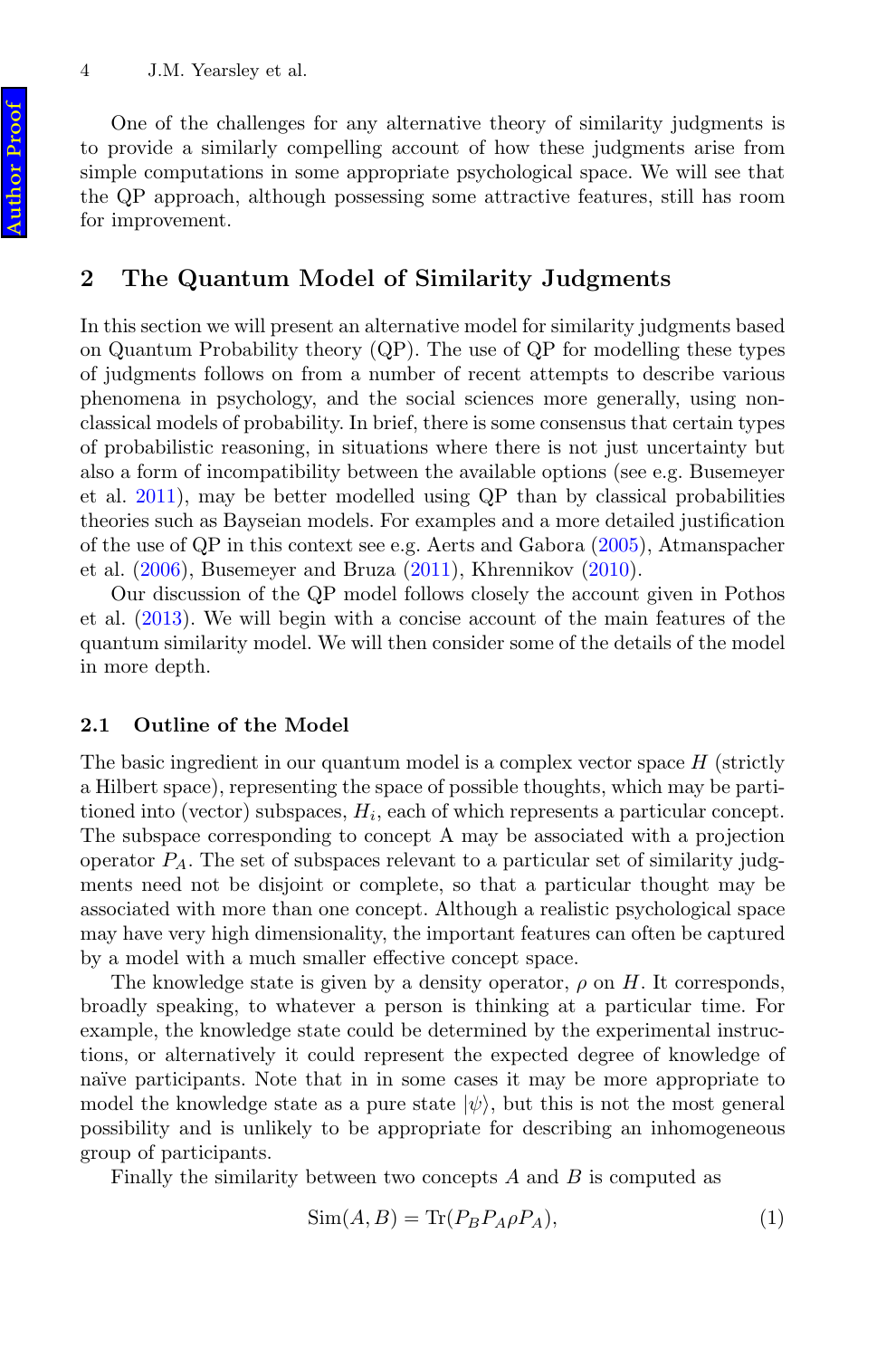which, if the knowledge state is pure, reduces to

$$
\text{Sim}(A, B) = |P_B P_A |\psi\rangle|^2. \tag{2}
$$

#### **2.2 Comments**

**Initial State.** We will discuss how this model can reproduce asymmetries in similarity judgments below, but for now note that this effect does not follow by itself from the non-commutation of the operators  $P_A$ ,  $P_B$  etc. Suppose we were to choose as an initial knowledge state the maximally mixed state corresponding to an equal prior probability for any thought,  $\rho \sim 1_H$ . Whether this a reasonable choice depends of course on the model, but it is easily seen that such a state leads to symmetric judgments of similarity whatever  $P_A$  and  $P_B$ . We see therefore that the specification of the initial knowledge state is an important part of this model and must be done in a reasonably principled way.

**Subspaces.** Subspaces of the knowledge space represent different concepts, like China. A subspace could be a ray spanned by a single vector, or a plane spanned by a pair of vectors, or a three dimensional space spanned by three vectors, etc. Suppose that the China subspace is spanned by two orthonormal vectors,  $|v_1\rangle$  and  $|v_2\rangle$  (that is, the China subspace is two-dimensional; we will shortly consider how meaning may be ascribed to  $|v_1\rangle, |v_2\rangle$ ). That is,  $|v_1\rangle$  and  $|v_2\rangle$  are basis vectors for the China subspace. Then, the concept of China is basically all the vectors of the form  $a|v_1\rangle+b|v_2\rangle$ , where  $|a|^2+|b|^2=1$  (as is required for a state vector in quantum theory). Note that this statement is different from, though obviously related to, the statement that a category corresponds to a region of psychological space (Ashby and Perrin [1998;](#page-13-3) Nosofsky [1984\)](#page-14-10). So, to represent China with a subspace is to assume that the concept China is the collection of all thoughts,  $a|v_1\rangle + b|v_2\rangle$ , which are consistent with this concept. For example, our knowledge of China would include information about culture, food, language etc. The representation of China as a subspace implies that all these properties have to be contained in the China subspace. Therefore, the greater the range of thoughts we can have about a concept (e.g., properties or statements), the greater the dimensionality of the subspace. If we represent China as a two dimensional subspace and Korea as a one dimensional subspace, this means that we can have a greater range of thoughts for China, than for Korea, which is equivalent to assuming that we have greater knowledge for China than for Korea.

Note that a thought of the form  $|\psi\rangle = a|v_1\rangle + b|v_2\rangle$  is neither about  $|v_1\rangle$  nor  $|v_2\rangle$ , but rather reflects the potentiality that the person will end up definitely thinking about  $|v_1\rangle$  $|v_1\rangle$  $|v_1\rangle$  or  $|v_2\rangle^1$ . For example, if  $|a| > |b|$ , then this means that the person has a greater potential to think of  $|v_1\rangle$  than  $|v_2\rangle$ . In QP theory, states like  $a|v_1\rangle + b|v_2\rangle$  are called superposition states and the fact that we cannot

<span id="page-5-0"></span><sup>&</sup>lt;sup>1</sup> It is often asserted that a superposition state such as  $|\psi\rangle$  represents thinking about  $|v_1\rangle$  and  $|v_2\rangle$  at the same time. This is incorrect. The correct interpretation of such a state is that it represents thinking about neither  $|v_1\rangle$  *nor*  $|v_2\rangle$  (Griffiths [2002\)](#page-14-11).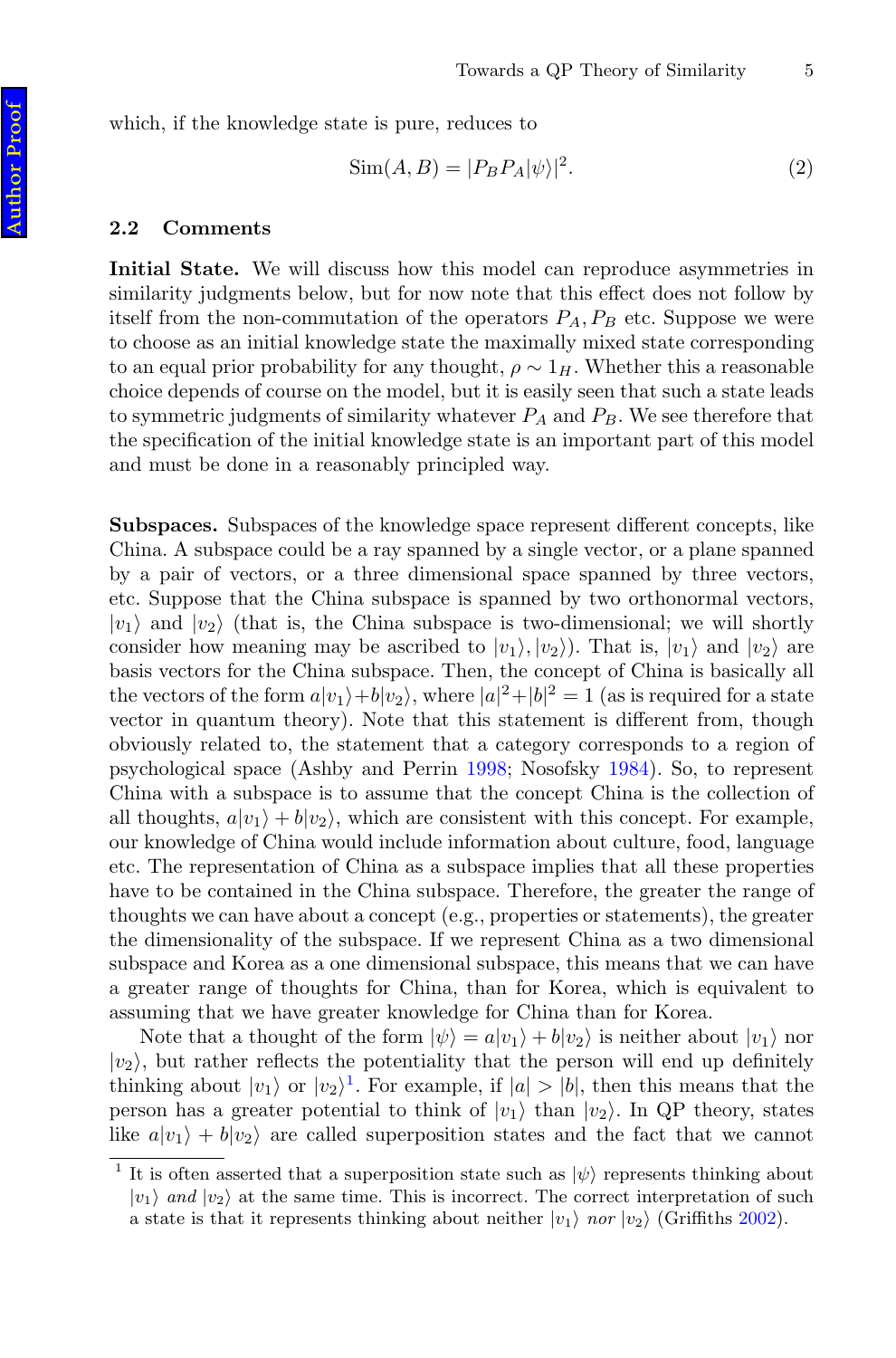ascribe definite meaning to such states is the result of a famous theorem (the Kochen-Specker theorem).

Since the China concept is represented by a subspace spanned by vectors  $|v_1\rangle$  and  $|v_2\rangle$ , the mathematical expression for China is a projector denoted as  $P_{\text{China}} = |v_1\rangle\langle v_1| + |v_2\rangle\langle v_2|$  (although this decomposition is not unique.) Thus, following from the example above, if we think about the Chinese language, then  $|\psi\rangle = |\text{Chinese}\rangle$ , and  $P_{\text{China}}|\text{Chinese}\rangle = |\text{Chinese}\rangle$ , showing that this is a thought included in the China concept (but, the China concept would include many other thoughts). More generally the range of thoughts  $|\psi\rangle$  such that  $P_{\text{China}}|\psi\rangle = |\psi\rangle$ is the range of thoughts consistent with the concept of China or, equivalently, the thoughts which are part of the concept of China.

Finally we consider the meaning of vectors  $|v_1\rangle$  and  $|v_2\rangle$ , in the claim that they span the China subspace. We could consider each such vector as a separate, distinct property of China. However, in general, different subsets of properties of a particular concept are likely to correlate with each other. For example, the properties relating to Chinese food are likely to correlate with properties relating to the general health of the average Chinese person. We so interpret  $|v_1\rangle$  and  $|v_2\rangle$  linearly independent combinations of all the thoughts that make up the concept of China. How to determine the set of appropriate vectors, properties, or dimensions is an issue common to all geometric approaches to similarity. Recent work, especially by Storms and collaborators (e.g., De Deyne et al. [2008\)](#page-14-12), shows that this challenge can be overcome, for example, through the collection of similarity information across several concepts or feature elicitation. Then, the relatedness of the properties will determine the overall dimensionality of the concept.

**Similarity.** Given a particular subspace and an appropriate knowledge state vector, we can examine the degree to which the state vector is consistent with the subspace. In quantum theory, this operation is achieved by a projector. A projector can be represented by a matrix, which takes a vector and projects it (lays it down) onto a particular subspace. For example, if  $P_{\text{China}}$  is the projector onto the China subspace, then the projection  $P_{\text{China}}|\psi\rangle$  represents the match between the current knowledge state and China, in other words, it computes the part of the vector  $|\psi\rangle$  which is restricted or contained in the China subspace.

It is now easy to measure the consistency between a subspace and a state vector, from the projected vector. The length of the projection squared can be shown to be the probability that the state vector is consistent with the corresponding subspace. For example, the probability that a thought  $|\psi\rangle$  is consistent with the China concept equals  $|P_{\text{China}}|\psi\rangle|^2 = \langle \psi | P_{\text{China}}|\psi\rangle$ . If the state vector is orthogonal to a subspace, then the probability is 0. In the more general language of density matricies this can be written as,

$$
p(\text{China}) = \langle P_{\text{China}} \rangle_{\rho} = \text{Tr}(P_{\text{China}} \rho) \tag{3}
$$

Thus the probability that the initial knowledge state is consistent with the concept China is given by the expectation value of  $P_{\text{China}}$ , computed in the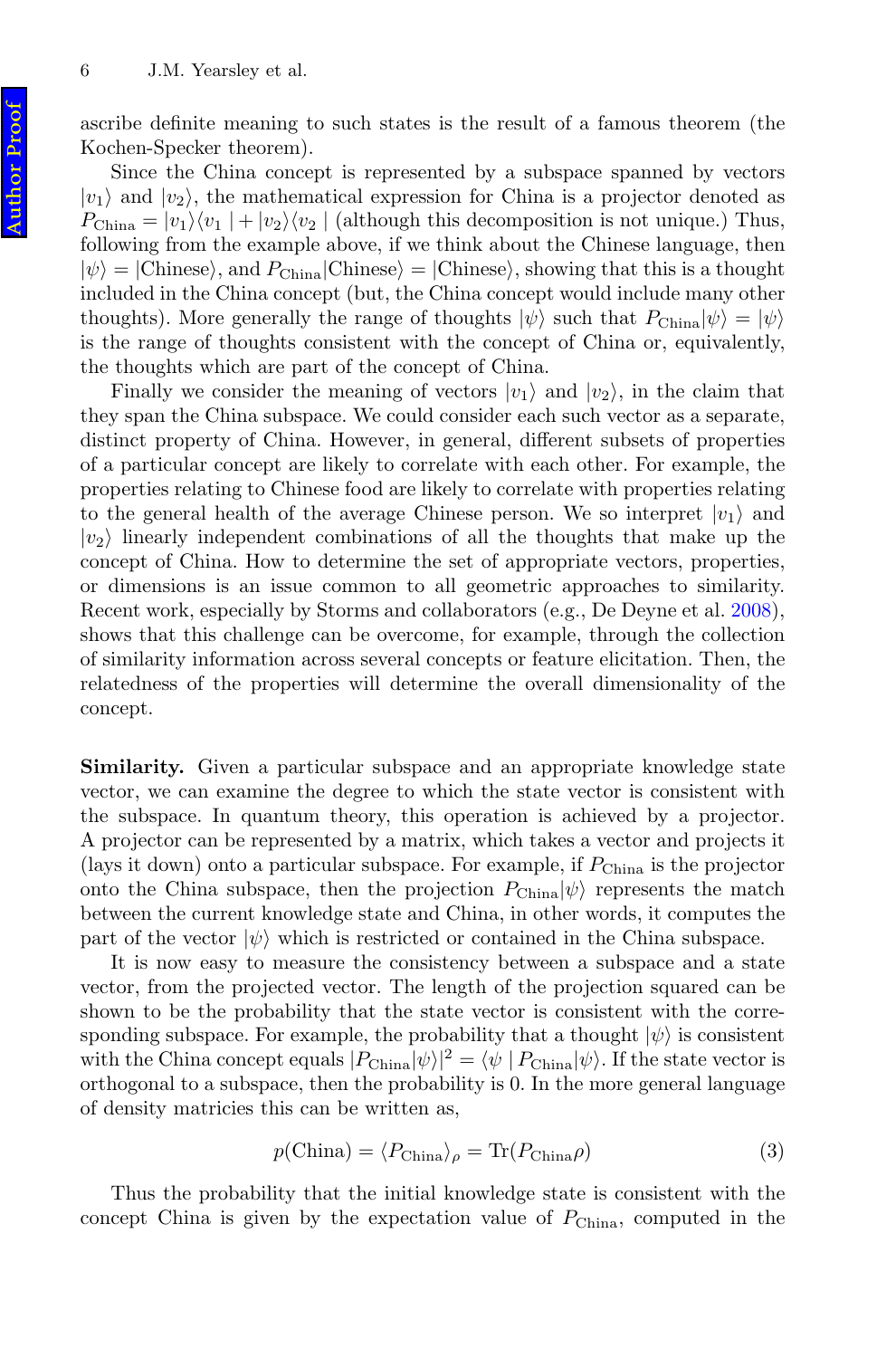initial knowledge state. We propose that the similarity between two concepts is determined by the sequential projection from the subspace corresponding to the first concept to the one for the second concept. Roughly, this corresponds to the idea that the similarity comparison is a process of thinking about the first of the compared concepts, followed by the second. Similarity in the quantum model is about how easy it is to think about one concept, from the perspective of another. The similarity between, e.g., Korea and China may therefore be written as,

$$
Sim(Korea, China) = Tr(P_{China}P_{Korea}P_{Korea}), \qquad (4)
$$

or

$$
\text{Sim}(\text{Korea}, \text{China}) = |P_{\text{China}} P_{\text{Korea}} |\psi\rangle|^2, \tag{5}
$$

in the special case that the initial knowledge state is pure.

#### **2.3 Asymmetry**

Suppose we are interested in how similar Korea is to China. When there is no particular directionality implied in the judgment we can either average the result from both directionalities or determine the directionality in another way (Busemeyer et al. [2011\)](#page-14-6). However, similarity judgments are often formulated in a directional way (Tversky [1977](#page-14-3)). When this is the case, we suggest that the directionality of the similarity judgment determines the directionality of the sequential projection, i.e., the syntax of the similarity judgment matches the syntax of the quantum computation. For example, the similarity of Korea to China would involve a process of thinking about Korea (subject, mentioned first) and then China (object, mentioned second), which corresponds to

$$
Sim(Korea, China) = |P_{China}P_{Korea}|\psi\rangle|^2
$$
\n(6)

<span id="page-7-0"></span>Let us consider the justification for this formula in more detail. Suppose the initial state is  $|\psi\rangle$ . From this initial state, the probability to think about Korea is  $|P_{\text{Korea}}|\psi\rangle|^2$ . If the person thinks that the current state matches the Korea subspace, then the new state is revised to become the normalized projection of the previous state onto the Korean subspace, so that  $|\psi_{\text{Korea}}\rangle$  =  $P_{\text{Korea}}|\psi\rangle/|P_{\text{Korea}}|\psi\rangle.$  Finally, the probability that this conditional state is consistent with China equals  $|P_{\text{China}}|\psi_{\text{Korea}}||^{2}$ . Thus,  $|P_{\text{China}}|\psi_{\text{Korea}}\rangle|^{2}|P_{\text{Korea}}|\psi\rangle|^{2}$ exactly computes the sequence of probabilities for whether  $|\psi\rangle$  is consistent with the Korea subspace and whether the (normalized) projection of  $|\psi\rangle$  onto Korea is consistent with the China subspace. The product rule then follows from,

$$
|P_{\text{China}}|\psi_{\text{Korea}}\rangle|^2 |P_{\text{Korea}}|\psi\rangle|^2 = |P_{\text{China}}(P_{\text{Korea}}|\psi\rangle)/(|P_{\text{Korea}}|\psi\rangle|)^2 |P_{\text{Korea}}|\psi\rangle|^2
$$
  
=  $|P_{\text{China}}P_{\text{Korea}}|\psi\rangle|^2$  (7)

(Busemeyer et al. [2011](#page-14-6)).

As we noted above in order to generate asymmetries in similarity judgments we need some principle for fixing the initial state. Usually we will (partly) fix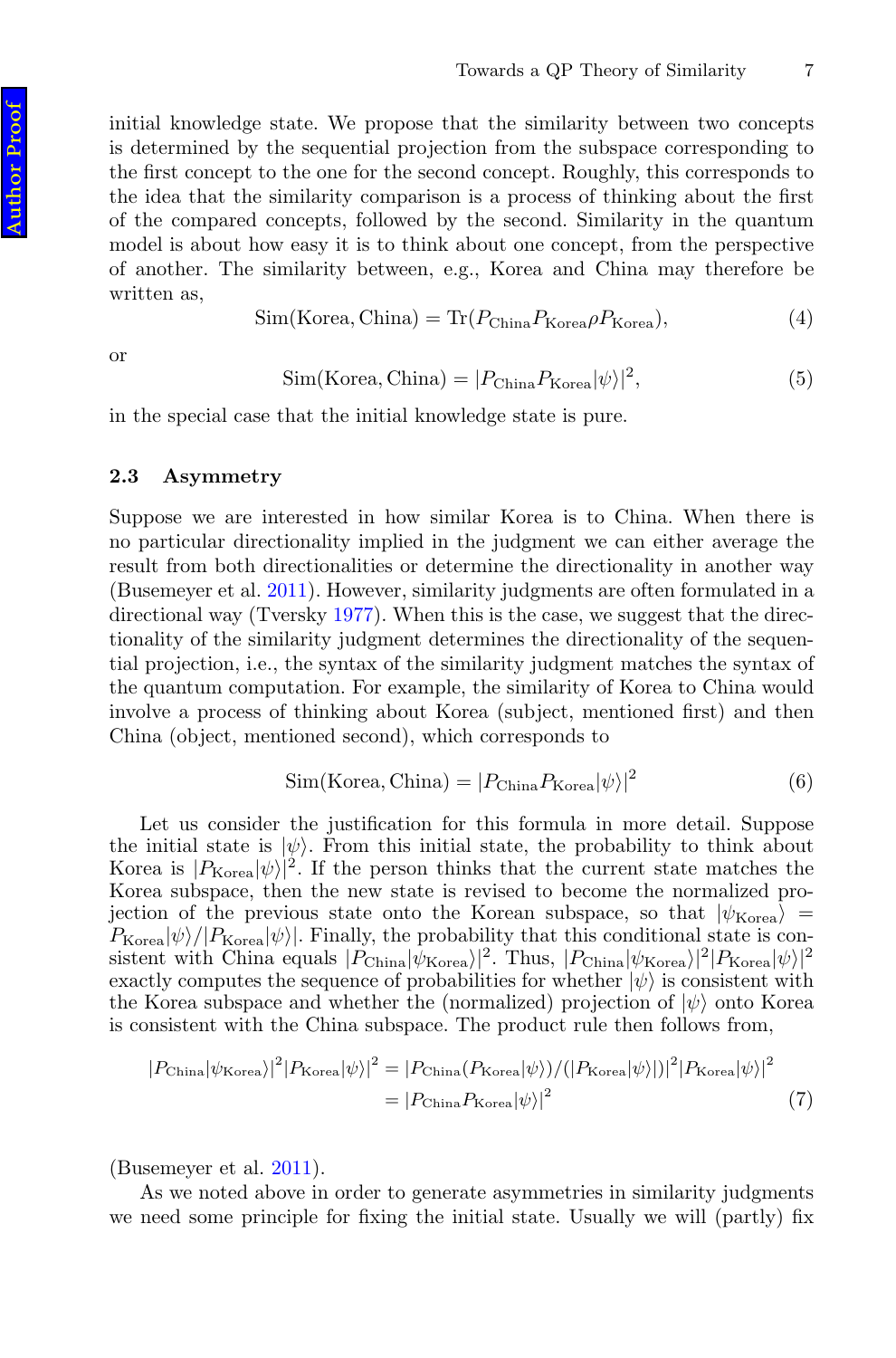the initial knowledge state by demanding that it is unbiased, that is, that there is equal prior probability that the initial state is consistent with either, say, Korea or China. Such an assumption is analogous to that of a uniform prior in a Bayesian model. Then, it is straightforward to show that Sim(Korea, China)  $\sim$  $|P_{\text{China}}|\psi_{\text{Korea}}|^{2}$ , whereby the vector  $|\psi_{\text{Korea}}\rangle$  is a normalized vector contained in the Korea subspace. Therefore, the quantity  $|P_{\text{China}}|\psi_{\text{Korea}}\rangle|^2$  depends on only two factors, the geometric relation between the China and the Korea subspaces and the relative dimensionality of the subspaces.

Although there is not space here for a full discussion, we note briefly that it is possible to argue against  $Eq.(6)$  $Eq.(6)$  as a viable measure of the similarity between A and B in the following way. Equation[\(6\)](#page-7-0) is basically the joint probability to think about  $A$  and then  $B$ . A more natural notion of the 'distance' between A and B would rather be the conditional probability to think about B given we are initially thinking about A. In this case it follows that we should divide Eq.  $(6)$ by the probability of thinking about Korea, given the initial state. However this gives a result that is symmetric with respect to  $A$  and  $B$  when these are represented by rays.

The counterargument to this is that these similarities are not best thought of as 'objective' distances (even in a psychological space), but rather as subjective or perceived ones. This is already apparent in the fact that the representation of the stimuli depends on the extent of knowledge of these stimuli (high vs low subspace dimensionality in the case of China-Korea), and it is reasonable that the perceived similarity should also depend on the extent to which a subject may be thinking about a stimuli prior to the comparison. That  $A$  is similar to  $B$  is much less likely to occur to a subject not initially thinking about A. This line of argument is similar to that discussed in Aerts et al. [\(2011\)](#page-13-4), where asymmetric judgments arise from the existence of a 'point of view' vector. Unfortunately space does not allow us to discuss the relationship between these approaches. Likewise, the connections between the emergence of similarity in the QP model and other models which directly include asymmetric similarity metrics (e.g. Jones et al.  $(2011)$  $(2011)$  and Michelbacher  $(2011)$ ) must await discussion elsewhere. Both of these issues will be taken up in Yearsley et al. (in preparation).

#### **2.4 Diagnosticity**

A modification of the basic similarity calculation to take into account context is motivated by Tversky's [\(1977\)](#page-14-3) diagnosticity effect, one of the most compelling demonstrations in the similarity literature. In his experiment, participants had to identify the country most similar to a particular target, from a set of alternatives, and the empirical results showed that pairwise comparisons were influenced by the available alternatives. Such an influence can be accommodated within the quantum similarity model.

Previously, we have assumed that the initial state is unbiased between the stimuli, since we have no reason to assume participants are more likely to be thinking about any particular stimulus. However sometimes what a person is thinking just prior to a comparison cannot be assumed to be irrelevant to the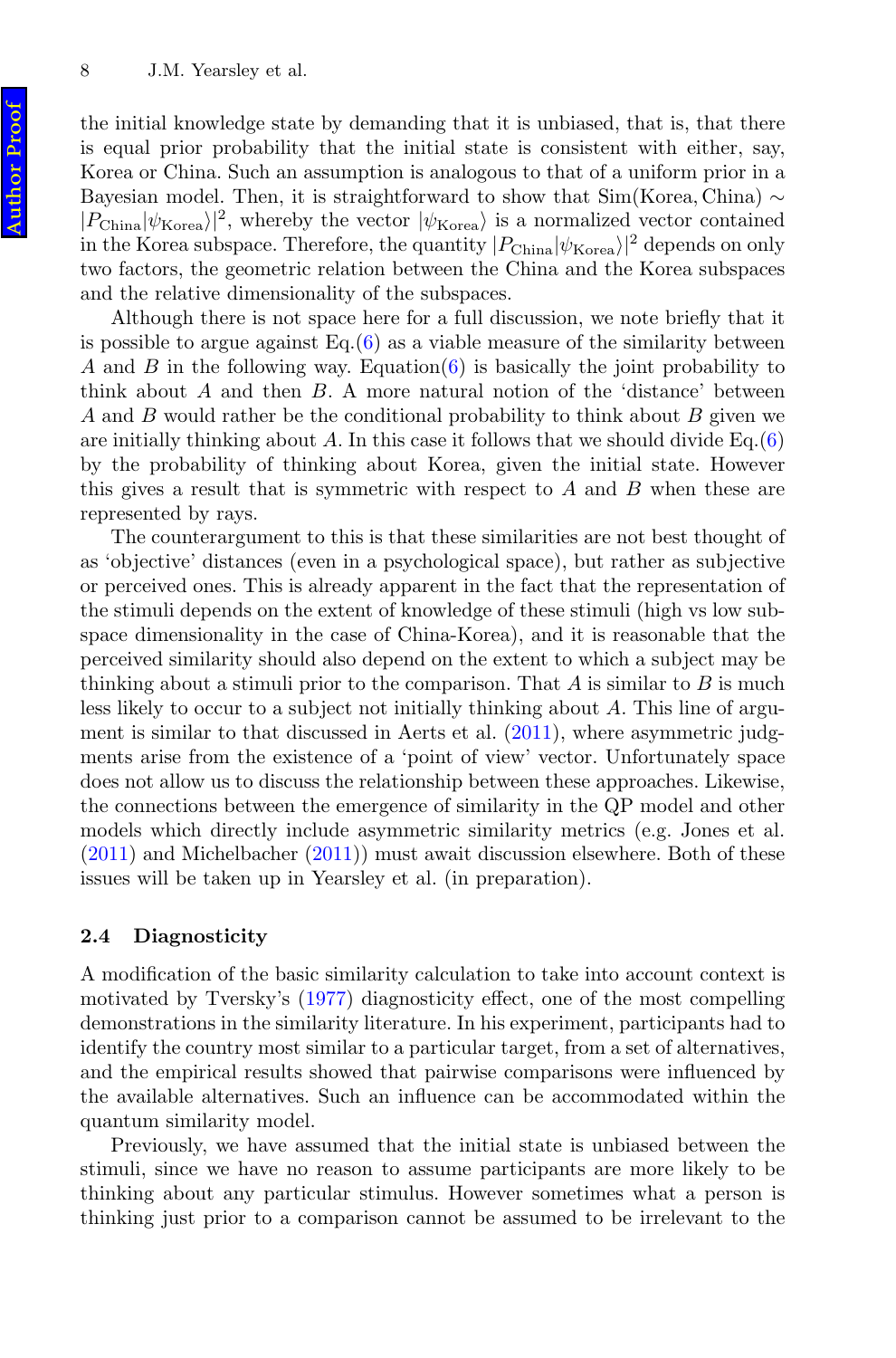comparison. Suppose that the similarity of A and B is computed in a way that has to take into account the influence of some contextual information, C, which is represented by a particular subspace. This information C could correspond to the alternatives in Tversky's [\(1977\)](#page-14-3) diagnosticity task. The similarity between A and B should then be computed as,

$$
\text{Sim}(A, B) = |P_B P_A |\psi'\rangle|^2 = |P_B |\psi'_A\rangle|^2 |P_A |\psi'\rangle|^2, \tag{8}
$$

where  $|\psi'\rangle = |\psi_C\rangle = P_C |\psi\rangle / |P_C |\psi\rangle|$  is no longer a state vector neutral between A and B, but rather one which reflects the influence of information C. If we minimally assume that the nature of this contextual influence is to think of C, prior to comparing A and B, then

$$
\begin{aligned} \text{Sim}(A, B) &= |P_B P_A |\psi'\rangle|^2 = |P_B P_A (P_C |\psi\rangle) / (|P_C |\psi\rangle|)^2 \\ &= |P_B P_A P_C |\psi\rangle|^2 / |P_C |\psi\rangle|^2. \end{aligned} \tag{9}
$$

In other words, if the similarity comparison between A and B involves first thinking about A and then about B, then the same similarity comparison, in the context of some other information, C should involve an additional first step of first thinking about C. Additional contextual elements correspond to further prior projections, though note that eventually this process must break down (there must be a limit to how many proximal items can impact on a decision).

As before, the link with probability justifies the choice of  $|P_B P_A P_C |\psi\rangle|^2$ , since

$$
|P_B P_A P_C |\psi\rangle|^2 = |P_B P_A |\psi_C\rangle|^2 |P_C |\psi\rangle|^2 = |P_B |\psi_{AC}\rangle|^2 |P_A |\psi_C\rangle|^2 |P_C |\psi\rangle|^2, \quad (10)
$$

where  $|\psi_C\rangle = (P_C|\psi\rangle)/(|P_C|\psi\rangle|)$  and  $|\psi_{AC}\rangle = (P_A|\psi_C\rangle)/(|P_A|\psi_C\rangle|)$ . Therefore, the similarity comparison between A and B is now computed in relation to a vector which is no longer neutral, but contained within the C subspace. Depending on the relation between subspace C and subspaces A and B, contextual information can have a profound impact on a similarity judgment. Also, the term  $|P_C|\psi\rangle|^2$  affects the overall magnitude of the similarity comparison, but we assume that a computation like  $|P_B P_A P_C |\psi\rangle|^2$  can lead to a sense of similarity in relation to other, matched computations. Such an assumption follows from discussions on the flexibility of similarity response scales, e.g., depending on the range of available stimuli (Parducci [1965](#page-14-15)).

Compared to the case of asymmetries, the account of the diagnosticity effect in the QP model is more heuristic. One needs to accept a very particular model of the influence of the context items on the similarity judgment, and it is hard to see how this could be convincingly motivated (we take up this challenge in Yearsley et al. (in preparation).). A more reasonable place to include such effects would be in the choice of initial knowledge state. Nevertheless the main empirical findings are reproduced well in this model, and the approach also gives some qualitative predictions about when the effect is likely to be present or absent, based on the geometric relationships between the stimuli in psychological space. Any attempt to go beyond this model will therefore have to meet a stern challenge of both matching or bettering the predictions of this model while also being more convincingly motivated.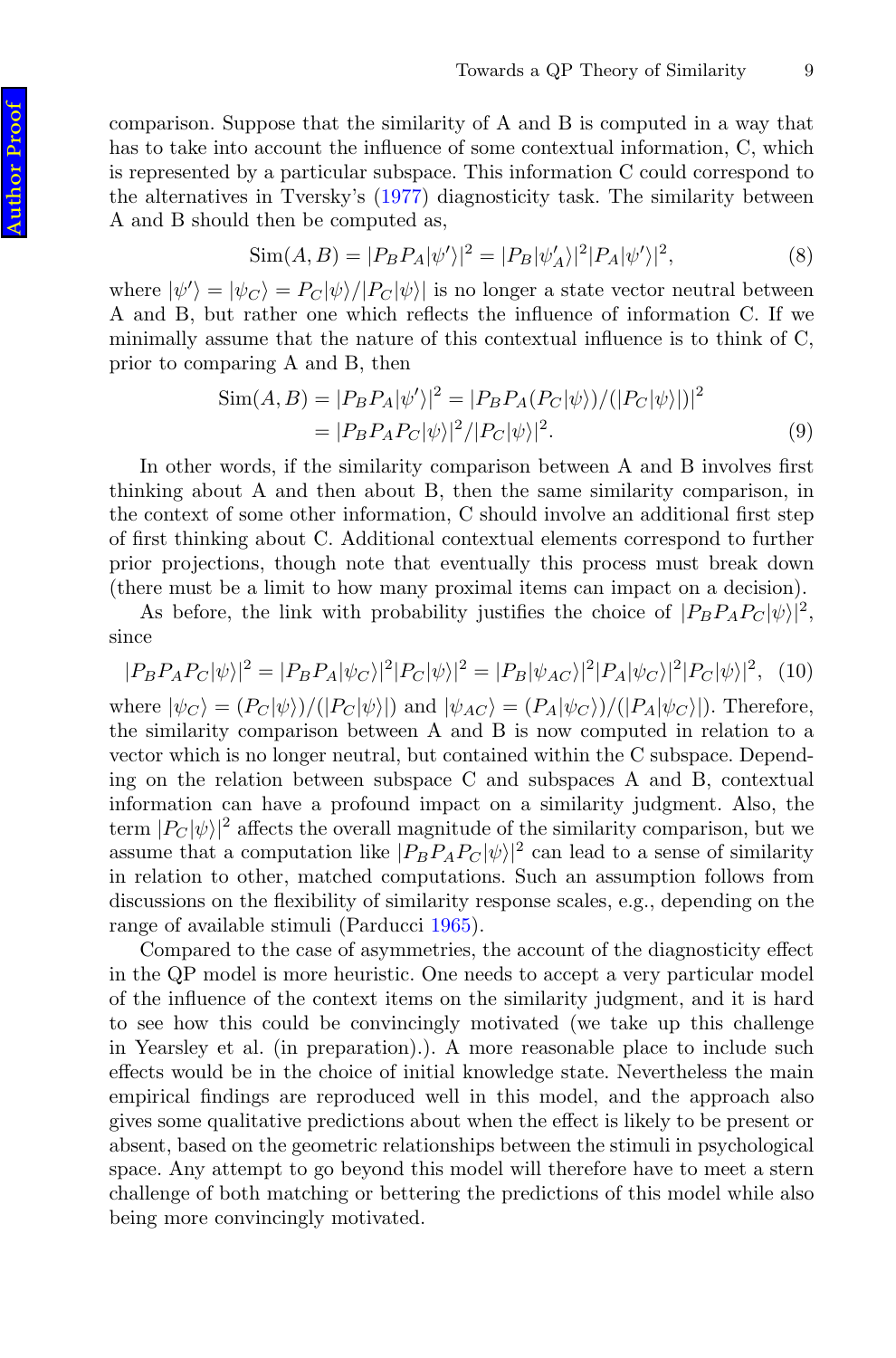# Author ProofAuthor Proof

# **3 Open Questions and Areas for Further Work**

Below we give a (incomplete) list of problems with the current quantum model and open questions for further research. Some of these are issues which have been raised already, but it is useful to collect them in one place.

# **3.1 How Do We Fix the Initial State?**

One obvious problem with the quantum model as presented is that it relies on a particular choice of initial state in order to reproduce the asymmetry/diagnosticity effects, but it gives little by way of explanation for this choice. Even in set ups where one can partially fix the initial state by demanding it be unbiased, as outlined above, this typically leaves many degrees of freedom unfixed. Furthermore even this partial fixing is somewhat unsatisfactory since it has a very classical feel to it, one is essentially fixing prior probabilities rather than prior amplitudes.

What is needed is firstly a reliable way to determine the knowledge state of a group of participants, and secondly a reliable way to manipulate this knowledge state, i.e. to be able to prime participants to have reasonably arbitrary knowledge states. We noted above that a more convincing way to model the diagnosticity effect would be by direct manipulation of the initial knowledge state to reflect the set of available choices, and this will be one test of any theory that fixes the initial state.

# **3.2 Can We Model Asymmetries Due to Frequency/Prototypicality?**

An important gap in the current quantum model concerns how to deal with asymmetries arising from differences in the frequency of presentation of stimuli, or from their differing prototypicality. This failure is particularly striking when we note that there appears to be an obvious way to include such effects. Presumably what distinguishes a prototypical stimulus from a non-prototypical one, or a stimulus presented many times from one presented only infrequently is the increased potentiality for a participant to think about this stimulus. In other words, suppose  $|A\rangle$  corresponds to a more prototypical/frequently presented stimulus and  $|B\rangle$  to a less prototypical/frequently presented one. Then one obvious way to encode this difference is to set the initial knowledge state to be  $|\psi\rangle = N(a|A\rangle + b|B\rangle)$ , with N some suitable normalization factor and  $|a| > |b|$ . Unfortunately it is easy to show that whilst this approach does lead to asymmetries in predicted similarity judgments, it predicts the opposite effect from that empirically observed, i.e. this model predicts  $\text{Sim}(A, B) > \text{Sim}(B, A)$ .

We would therefore like an account of how differences in frequency/ prototypicality can lead to asymmetries in the quantum model, or at the very least a good explanation of why a simple manipulation of the initial state, as suggested above, is not the right way to proceed.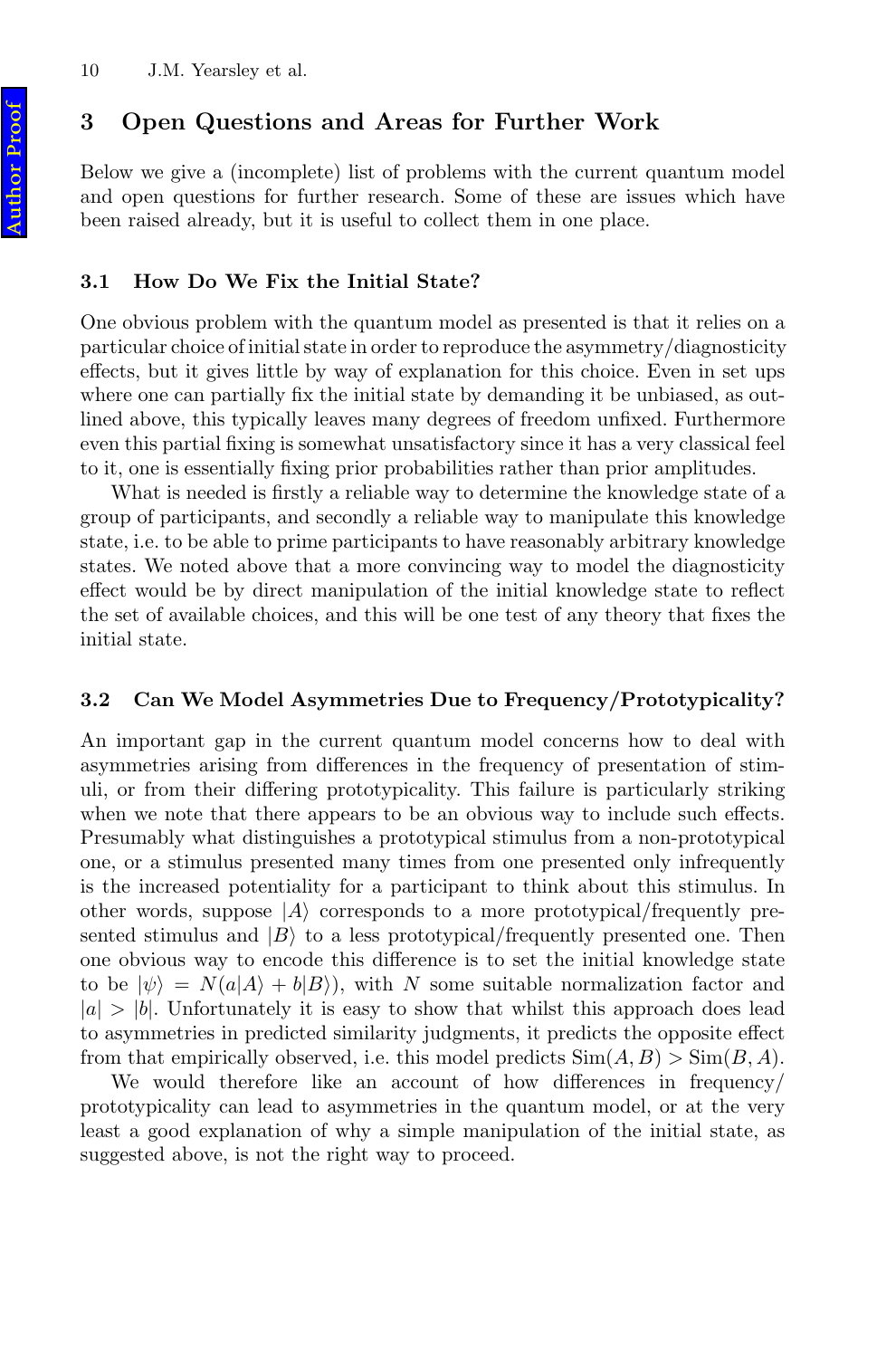#### **3.3 Is There Genuine Contextuality in Similarity Judgments?**

One of the reasons why the treatment of the diagnosticity effect is currently unsatisfactory in this model is that quantum theory naturally includes a certain amount of contextuality, but this is not what is responsible for diagnosticity in the QP model. As it stands this represents a lost opportunity, since a context effect in similarity judgments that followed from the contextuality of QP would be a very powerful, admittedly a posteriori, prediction. It would be interesting to see if a new explanation for the diagnosticity effect can be devised which makes better use of the properties of QP, or alternatively if the genuine contextuality of QP leads to additional predictions. Of course, it may also turn out that the current approach to context in the diagnosticity model (with its sensitivity to grouping) is the optimal way to proceed.

#### **3.4 Are There Novel Quantum Predictions?**

Following on from the previous point, it is important to understand whether the QP model makes any novel predictions about similarity judgments in particular cases. These could either take the form of new qualitative effects, or of quantitatively accurate predictions for similarity judgments between some simple artificial stimuli.

#### **3.5 Can the Quantum Similarity Model Be Extended?**

As well as extracting new predictions from the current QP model, it is interesting to ask whether the model may be extended in some way to cope with new types of judgment. Many of the possible extensions are not tied particularly to similarity judgments, but may be incorporated into QP models of many different types of judgments. There is not space here to discuss all the possible extensions of the QP model, but we will instead focus on a single possibility, the role of memory effects in the QP model.

A model of memory could be included in the QP scheme in at least three ways; firstly one might consider a process of forgetting whereby information about the stimuli is gradually lost. This may have the effect of reducing the effective dimension of the knowledge subspace spanned by each stimuli, and so could potentially change the size or even direction of any asymmetry effects. A second possibility is to include memory recall as a constructive process in these models, so that comparing a present stimulus with a past one may depend on whether one is asked to recall the presence or absence of certain features of the stimuli. A final radical possibility is that holding a stimulus in ones short term memory may allow thoughts about that stimulus to interact with other thoughts and memories, potentially resolving ambiguities and collapsing any superpositions of distinct possibilities. Thus it may be that quantum effects are less likely to occur the longer participants have to process the stimuli.

These are just some of the many options for extensions to the QP model. We believe these present exciting possibilities for future research directions.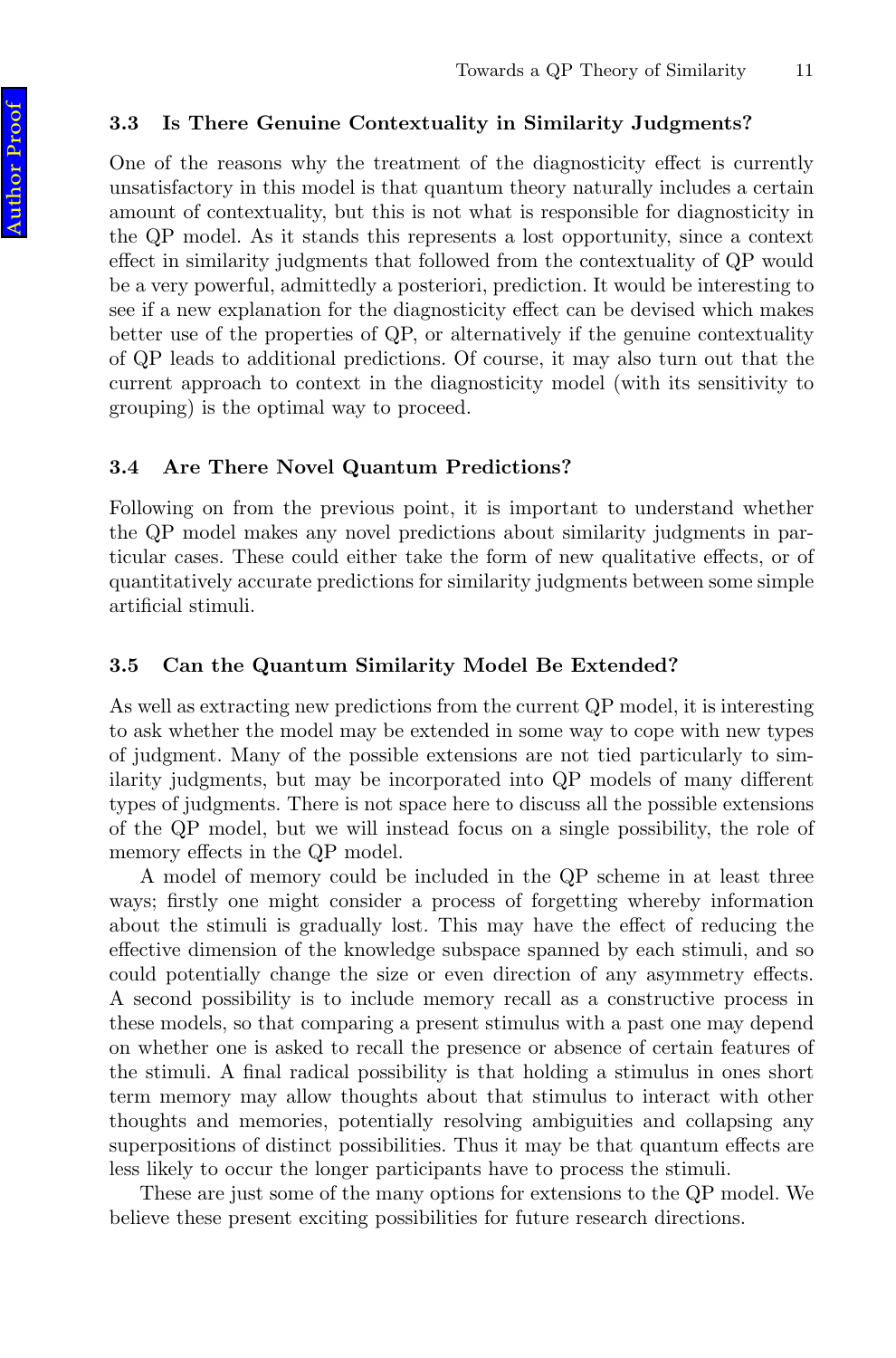#### **3.6 Can We Frame Quantum Similarity as a Process Theory?**

Perhaps the most serious concern with the quantum model is that it is not currently clear how to extract from the mathematics of the theory a picture of what similarity judgments are really about. Partly this is an inherent difficulty with quantum theory as a model for anything. Indeed, the history of attempts to decipher what quantum theory as applied to physics is really about is long, tortuous and largely unproductive. However there are some difficulties with this model that go beyond the usual problems with the interpretation of QP.

At first glance it seems like an interpretation of similarity judgments in QP in terms of the thought process involved should be obvious, indeed we explicitly motivated the order of the projection operations above by regarding the similarity judgment  $Sim(A,B)$  as a process of thinking about A followed by thinking about B. However in actual fact things are slightly more complicated than this. The first complication is that it is not the order of the projection operators that is important so much as their positions relative to the knowledge state  $\rho$ . In the above we jumped the gun somewhat by calling this the initial knowledge state, but really its role is confined to ensuring judgments are not biased. There is nothing in principle to stop us computing similarity by starting from a completely mixed state, thinking about A followed by B and then demanding that our final knowledge state be unbiased in the sense above. This leads an identical expression for  $Sim(A,B)$  but with the opposite ordering of the projection operators. One could also imagine demanding including both an initial and a final knowledge state.

Another difficulty with interpreting the current model is the problem, already mentioned, of establishing the correct initial states and subspaces for particular similarity judgments. However it is possible to argue that this problem is no more severe than that encountered by other approaches to representing stimuli in psychological space.

A final difficulty with QP as a process theory of similarity judgments concerns what happens when we make sequential judgments, of the kind involved in the forced choice tasks of Tvesrky [\(1977\)](#page-14-3). The difficulty here is that, according to QP, after judging the similarity between A and B, our knowledge state is no longer  $\rho$ , but rather

$$
\rho' = (P_B P_A \rho P_A P_B) / \text{Tr}(P_B P_A \rho P_A P_B)
$$
\n(11)

That is, performing the similarity judgment between A and B collapses the initial state  $\rho$  into the new state  $\rho'$ . Such a collapse is not currently included in the quantum model.

Thus we can see that although attractive in many ways, the 'narrative' given by the QP theory relating to what happens during a similarity judgment is far from complete. This presents us with a problem but also with an opportunity. It is possible that by focusing on making the QP model a better description of the process of making similarity judgments, we may simultaneously clear up some of the technical problems, such as how to account for other types of asymmetry.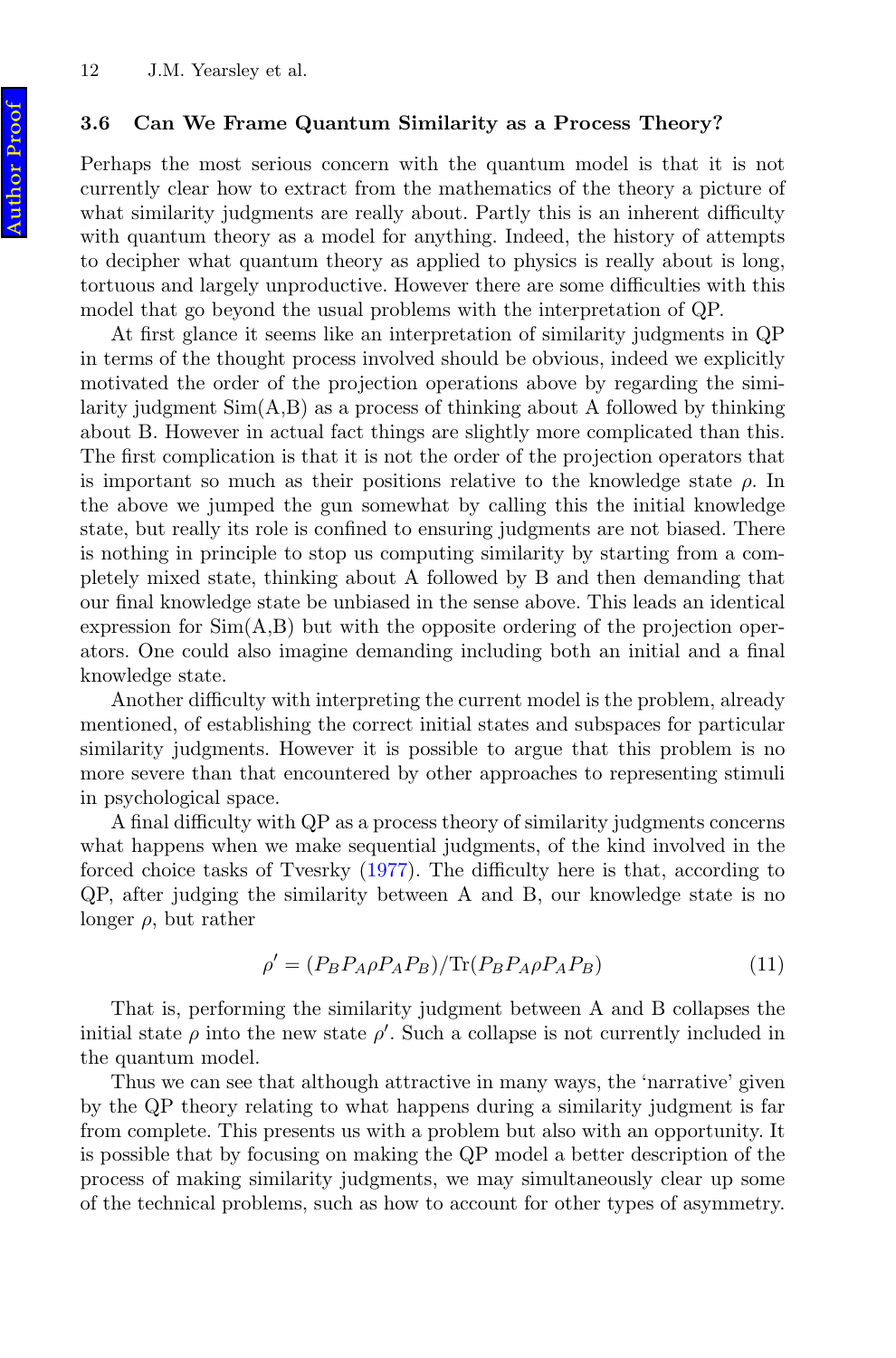## **4 Conclusions**

So what are we to conclude about the current status of the QP approach to similarity judgments? In this contribution we have been particularly harsh on the approach, and we haven't shirked from pointing out some of the flaws. However it is worth remembering that this approach does deal very well with asymmetries due to differences in the level of knowledge, providing a good qualitative account of the observed similarity judgments as well as the outline of an account of the process by which these judgments are made. In the case of diagnosticity although the details of the model are less well motivated it does provide a good fit to the current data. It is also worth pointing out that the alternatives to the QP model largely involve putting in asymmetry factors by hand. Still, the QP model could not be said to be convincing in its current form. Technical problems aside, the challenge is to convert some of the obvious parallels between similarity judgments and QP (order effects, contextuality etc.), into both a broad range of accurate empirical predictions/explanations and a convincing narrative of the cognitive processes behind similarity judgments. However it would be wrong to be overly pessimistic. The QP approach to similarity judgments is more than just an alternative to a particular classical theory of similarityas-distance. Instead it is better seen as just one possible application of an entirely new way of thinking about cognition that may also be applied to constructive judgments, belief updating, moral dynamics and many other areas of research in cognition. The QP approach to similarity may be still in its infancy, but one should be prepared to accept such teething troubles when the reward is the possibility of a revolution in our understanding of cognition.

**Acknowledgments.** E.M.P. and J.M.Y. were supported by Leverhulme Trust grant no. RPG-2013-00. Further, E.M.P. was supported by Air Force Office of Scientific Research (AFOSR), Air Force Material Command, USAF, grants no. FA 8655-13- 1-3044. The US Government is authorized to reproduce and distribute reprints for Governmental purpose notwithstanding any copyright notation thereon.

## **References**

- <span id="page-13-1"></span>Aerts, D., Gabora, L.: A theory of concepts and their combinations II: a Hilbert space representation. Kybernetes **34**, 192–221 (2005)
- <span id="page-13-4"></span>Aerts, S., Kitto, K., Sitbon, L.: Similarity metrics within a point of view. In: Song, D., Melucci, M., Frommholz, I., Zhang, P., Wang, L., Arafat, S. (eds.) QI 2011. LNCS, vol. 7052, pp. 13–24. Springer, Heidelberg (2011)
- <span id="page-13-3"></span>Ashby, G.F., Perrin, N.A.: Towards a unified theory of similarity and recognition. Psychol. Rev. **95**, 124–150 (1988)
- <span id="page-13-2"></span>Atmanspacher, H., Romer, H., Wallach, H.: Weak quantum theory: formal framework and selected applications. Weak quantum theory: complementarity and entanglement in physics and beyond. Found. Phys. **32**, 379–406 (2006)
- <span id="page-13-0"></span>Bowdle, B.F., Medin, D.L.: Reference-point reasoning and comparison asymmetries. In: Moore, J.D., Stenning, K. (eds.) Proceedings of the 23rd Annual Conference of the Cognitive Science Society, pp. 116–121. Psychology Press, New York (2001)